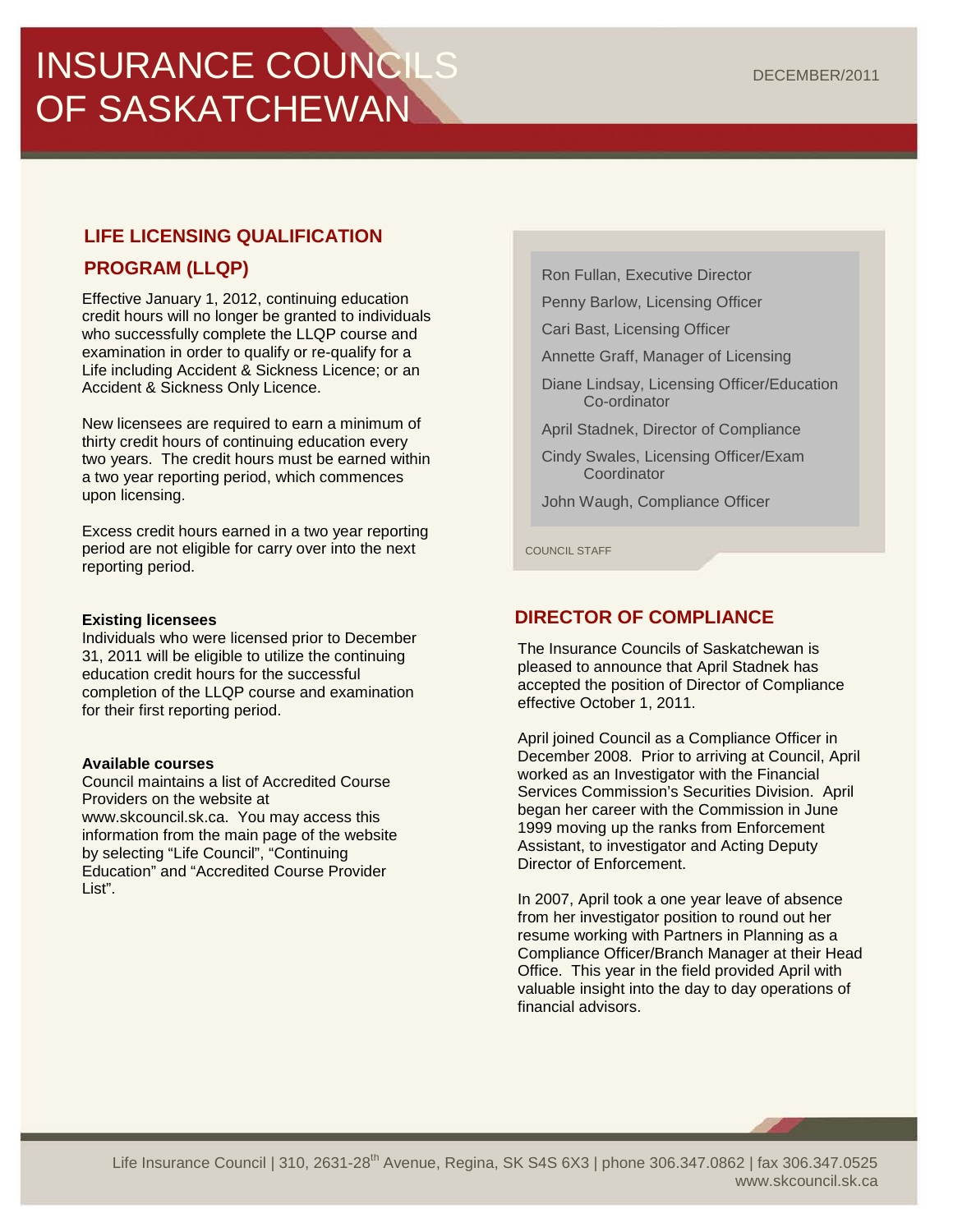### **JOHN WAUGH RETIREMENT**

John Waugh was hired by the Insurance Councils of Saskatchewan "Councils" in April of 1990, with the task of forming the new Compliance Department.

For the next twenty-one-plus years, John was the face of compliance to insurance licensees around the province. Compliance is a role that is obviously about the consumer first – protecting their interests in a complicated financial world.

While filling that role, John was able to balance that with a true understanding of the role of the licensee, and the challenges they face. Today, Council enjoys a reputation as a consumer first organization that is fair in its treatment of licensees – a reputation that speaks volumes about the work that John has done in his time with Council.

Effective September 30, 2011, John has retired from his position as Director of Compliance for the Insurance Councils of Saskatchewan. I am happy to announce that John will continue his association with Council on a consulting basis effective October 1, 2011.

### **ANNUAL REPORTING FORMS**

The annual reporting forms are being sent by email to the email address the licensee has provided on their previous annual reporting form. All others, are mailed to the licensee.

When the licence is renewed, the licensee will receive a receipt for payment which is confirmation of renewal. Licensees and insurers are encouraged to utilize the licensee search to confirm the status of a licence. The website is updated daily to ensure current information is maintained.

#### **COUNCIL FAX NUMBER**

Please note the fax number for Council is 306.347.0525.

## **DISCIPLINARY DECISIONS**

The disciplinary decisions can be found on the main page of the website.

Any licensee who uses disciplinary decisions to discredit another licensee or any other person may be guilty of misconduct.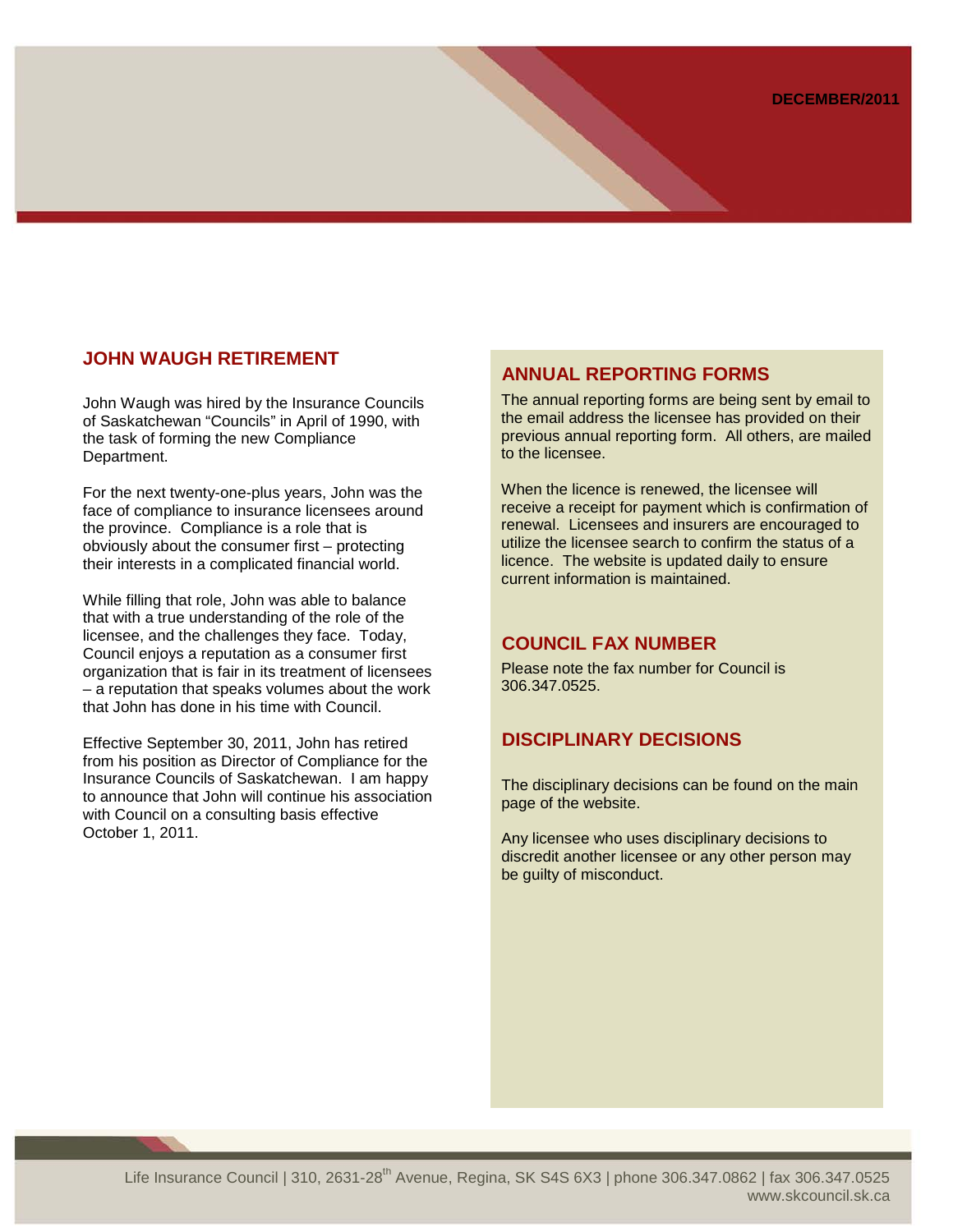## **Trading in Life Insurance Policies**

Have you heard of a Viatical Settlement or Life Settlement?

A **viatical settlement** is generally defined as the sale of a life insurance policy to a third party by a policy owner who is either terminally or chronically ill. The third party buys the policy at a price discounted from the face amount of the policy but usually in excess of the premiums paid or current cash surrender value and provides the insured an immediate cash settlement.

A **life settlement** is a similar transaction but involves an insured who may still be in good health or their health may be starting to decline.

Viatical or Life Settlement transactions are considered to be the trading in Life Insurance Policies.

The life settlement/viatical industry is not prominent in Canada as the majority of Canadian provinces have prohibited the trafficking in life insurance policies.

*The Saskatchewan Insurance Act* does not prohibit the third party purchase of life insurance policies.

Saskatchewan without this prohibition is attractive to companies that are interested in purchasing life insurance policies from Saskatchewan residents.

Through referrals from life insurance agents, life settlement companies learn of policyholders that they can offer to buy a policy from.

Why would a policyholder want to sell their policy?

- 1. There is no longer an insurance need;
- 2. The policy has lapsed within the last two years;
- 3. The policyholder has indicated they plan to surrender their in-force policy;
- 4. The insured wishes to pay off debt but does not wish the policy to be paid out to their estate. (Policy in the estate is probate and tax exempt, selling the policy may incur tax liability as the monies received from the sale of the policy may be deemed to be income);
- 5. The insured wishes to pay for long-term health care;
- 6. They have been diagnosed with a terminal illness; or
- 7. There is a need for quick access to the policy's inherent value.

Life insurance agents in Saskatchewan that have referred clients to a life settlement company are generally paid a referral fee from the life settlement company and, as the policy has not been surrendered, the agent may still receive the residual commissions associated with the policy.

Agents are reminded of a few points when considering the referral of a client to a life settlement company:

1. Canadian life insurers may pay an **Accelerated Death Benefit** of part of or all of the full face value of the policy. If you have a client that falls into this category a call to the insurer must be the first option recommended to the client.